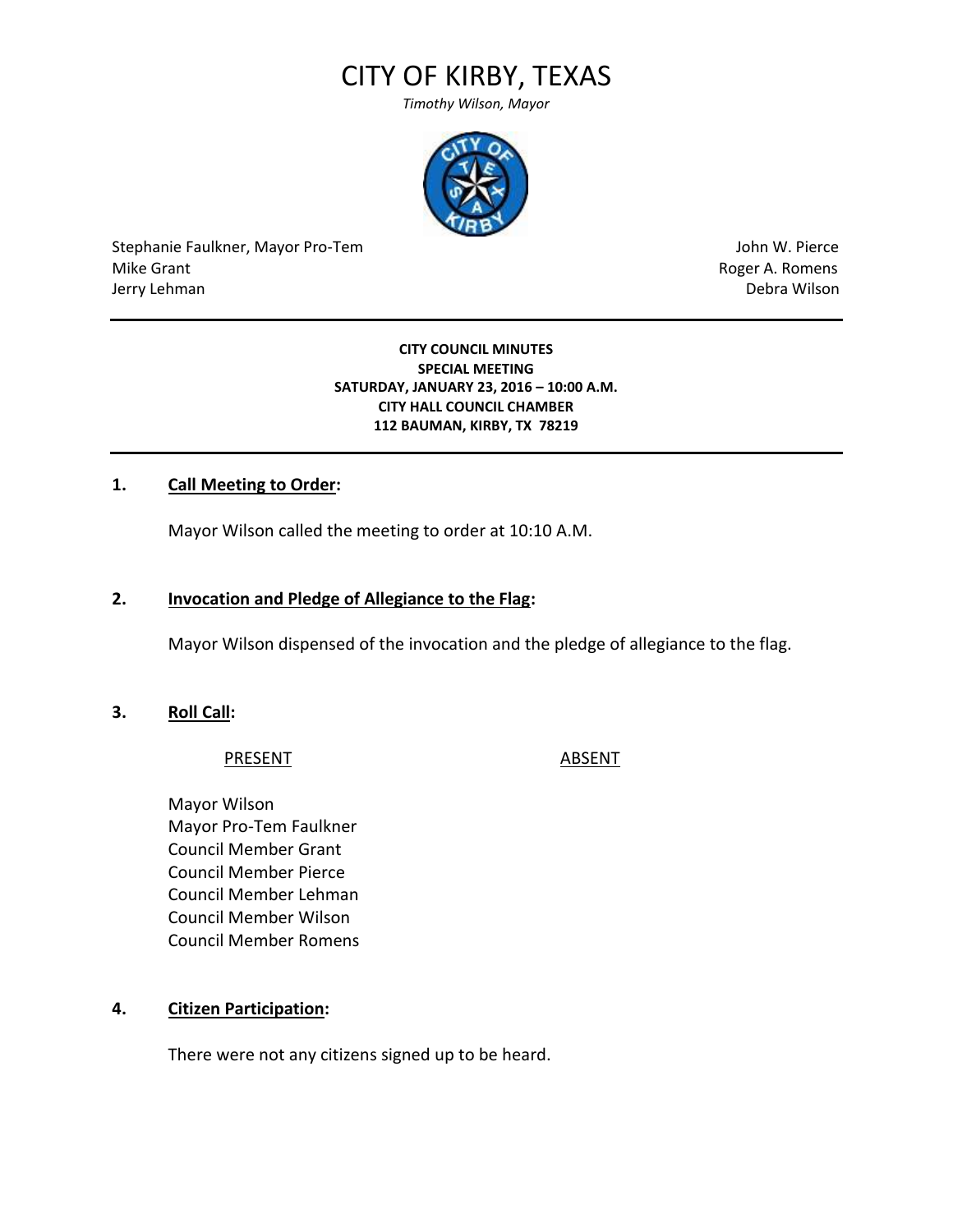Although Mayor Wilson deviated from the agenda, the minutes will be prepared in the order the agenda was posted.

# **5. Discussion And Possible Action:**

a. Discussion And Possible Action Regarding Kirby Animal Shelter Renovations, Operations And Future Plans

City Manager Vernon identified the funds that were needed for the Kirby Animal Shelter renovations, operations and future plans. The budget amendment would be placed on the next regular agenda.

Mayor Wilson recommended a \$15,000 increase to the budget. Several repairs and maintenance was needed in the facility.

Council concurred to move forward with this item.

## **6. Overview Of Board, Commission And Committee Plans For 2016 By Chairperson:**

## a. Planning & Zoning Commission

Sam Richardson, Vice-Chairperson – The Commission completed the Comprehensive plan and has discussed their focus should be on making the City better, discussed a farmers market, and activities to bring people into the parks and City.

Mayor Wilson suggested the Commission review ordinances that pertain to Planning and Zoning. Some areas to consider were: carports, parking on the grass, screening between commercial and residential properties, and mailboxes in middle of the sidewalk.

Council Member Romens said the next time the Comprehensive Plan is reviewed, have coordination with all the committees and commissions.

## b. Buildings & Standards Commission

Jack Major, Chairperson – There are properties that are going to be addressed this year that have carried over from 2015. The Commission should meet on a regular basis, possibly quarterly meetings.

c. Crime Control And Prevention District Board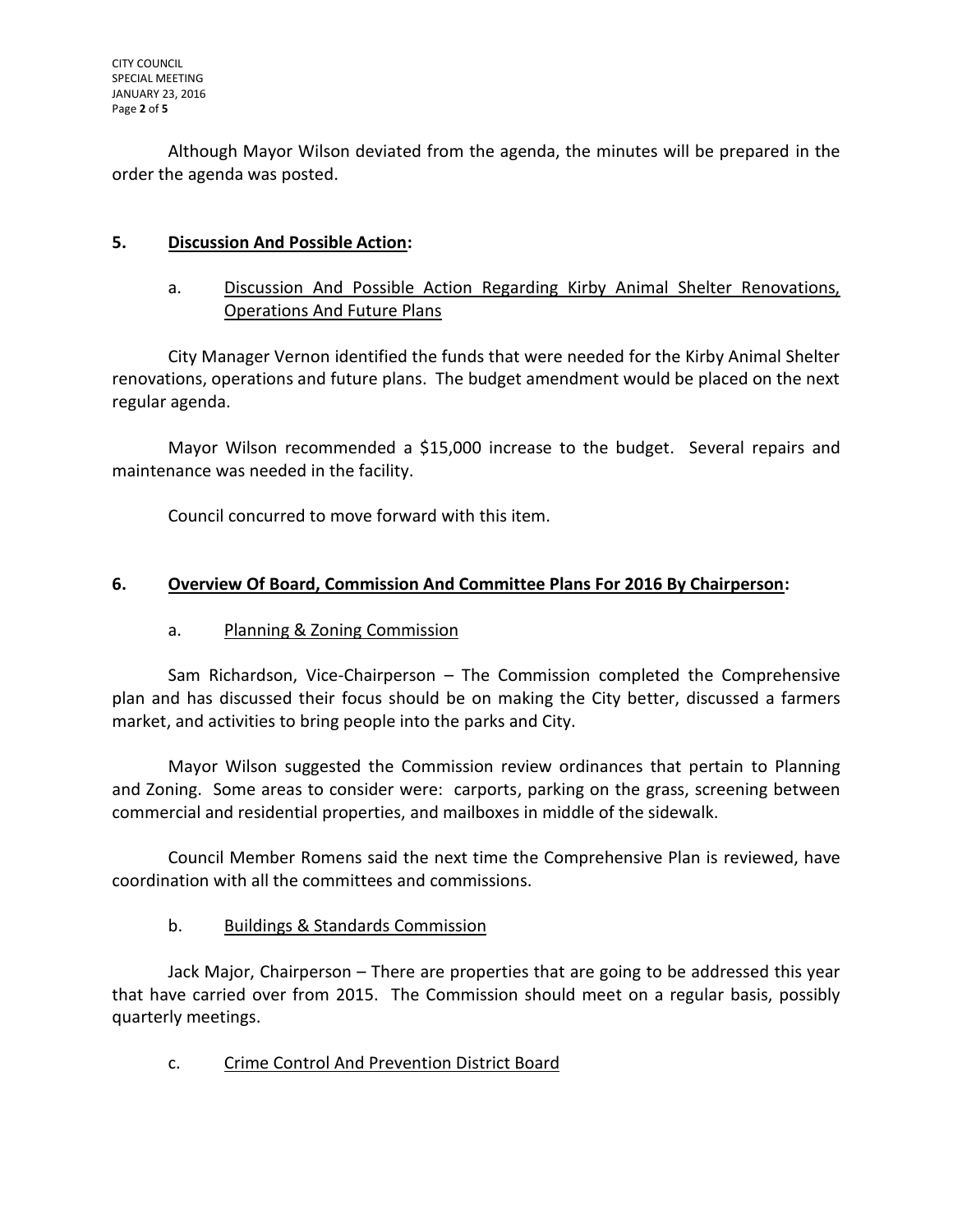Mark Welch, President – Provided the Boards three goals: Financial stability, community outreach, and officer training.

Sam Richardson asked Council how they felt about new youth programs. Mayor Wilson said the Council was here to support the Board and their goals.

## d. Beautification & Recycling Committee

John Houlton, Chairperson – The goals were: request more physical support within the community and make residents aware of the clean-ups.

Mayor Wilson suggested the Committee continue working with elementary schools.

Mayor Pro-Tem Faulkner suggested reviving Yard of the Month.

Council Member Grant suggested recognizing the businesses and contact high schools and let them know about the monthly clean-up for community service hours.

## e. Parks & Recreation Committee

Kelly Wilson, Chairperson – There is a vacancy the Committee is looking to fill. She identified upcoming events and ideas for looking for grants and fundraising events.

Mayor Wilson suggested they place what they are looking at overall in order to set up a budget on their next agenda.

Council Member Romens suggested the Committee coordinate with the Planning and Zoning Commission about developing the Park.

## f. Economic Development Committee

Jackie Jackson, Committee Member – Recently developed a relationship with AACOG thanks to Council Member Jerry Lehman and Chairperson Reggie Russell. They have great resources for the Committee. The Committee has three goals – Establish Kirby Business Alliance, Market/Promote/Brand the City, and Develop Inventive Program. The Committee created the Façade Improvement Grant to provide the business community financial relief for improving their building.

## g. Ordinance Review Committee

Mayor Pro-Tem Faulkner, Liaison - Read a letter from Lisa Pierce, Chairperson that identified their goals. The goals for the Committee are to refer to Council the ordinances that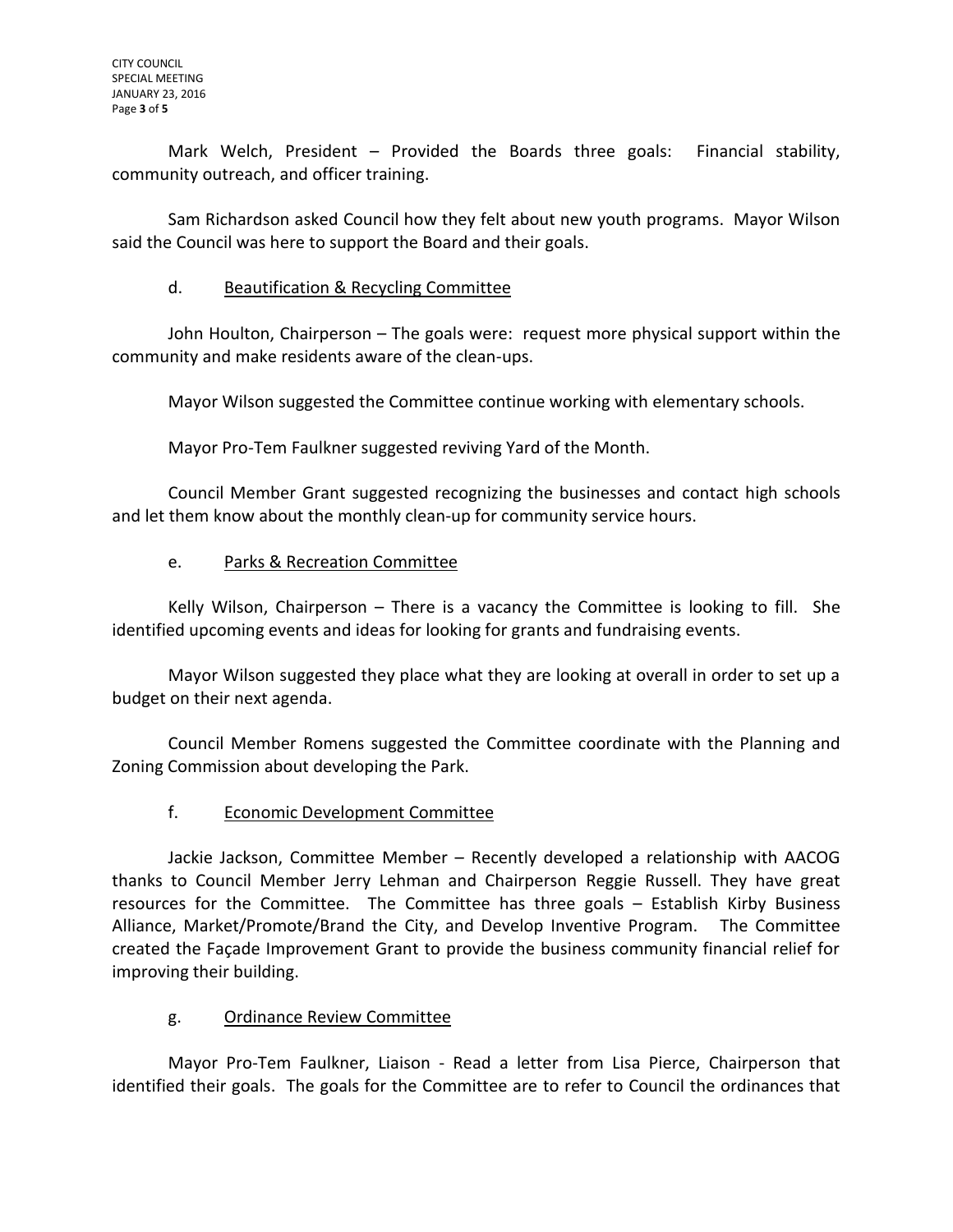are outdated, obsolete, redundant, or duplicated. Citizens should address Council about their concerns with ordinances. The Committee will review the ordinances and make recommendations to the Council.

Mayor Wilson called for a five minute recess at 11:25 A.M.

Mayor Wilson reconvened the meeting at 11:30 A.M.

## **7. Discussion And Possible Action Setting 2016 Goals For The City of Kirby:**

Council Member Romens – One of his first goals was having Council set a goals meeting. The Planning and Zoning Commission should get input from City Council and the community when updating the Comprehensive Plan.

Council Member Pierce – His goals are learning, being helpful, programs with the youth and tying everything together with the City.

Council Member Wilson – One of her goals was the communication from city employees at city hall. Having more employee events and activities has closed the gap between departments. She wants to get the youth more involved, help the senior center, and help them write grants.

Council Member Grant – His first goal was to make Kirby a better product. His continued goal is get businesses more involved with the City. Use our ordinances to address problems in the City.

Council Member Lehman – The goals he was looking were more contact with code compliance and have concerns addressed. If all the Committees work together and we will accomplish more. Have the Committees get together once in a while and review their projects. The Senior Center was working toward getting a new parking lot.

Mayor Pro-Tem Faulkner – Her goals were communication, Committees working together, Council to set a schedule for all Committees to come together once a quarter, employee recognition and retention. Consider an open house or community fair and involve every committee, department and council member. This will be an opportunity to show the public how our City works, i.e. - permit process. Keep our community a better place for our citizens starting with the park, undeveloped areas and pool.

Mayor Wilson – One goal was communication from City Council to staff, staff to employees, and committees to residents. Mayor Wilson identified department and their work loads. They have many responsibilities with very minimum staff. We need to work on bringing